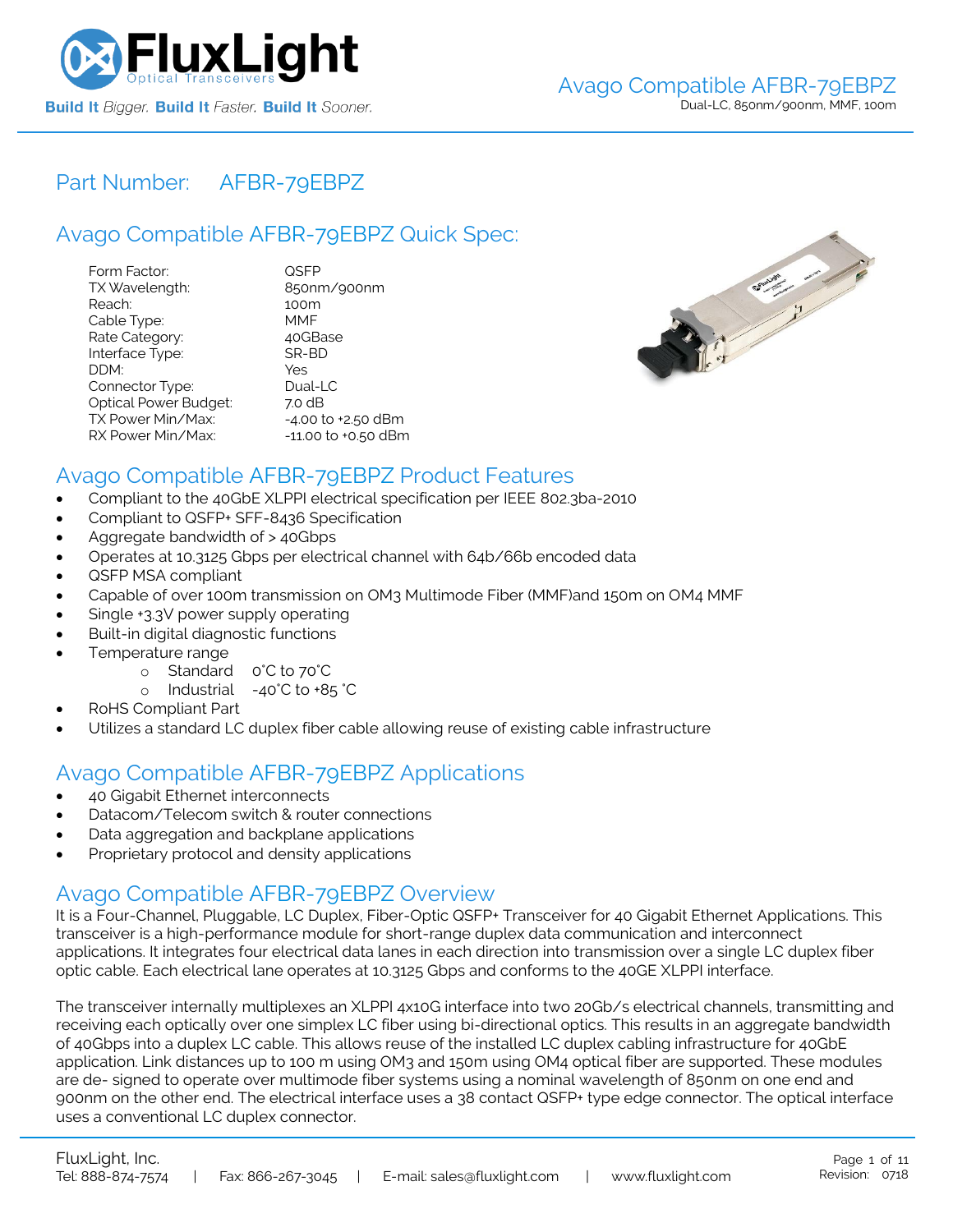



Transceiver Block Diagram

# Absolute Maximum Ratings

| <b>Parameter</b>      | <b>Symbol</b>  | <b>Min</b> | <b>Max</b> | <b>Unit</b> |
|-----------------------|----------------|------------|------------|-------------|
| Storage Temperature   | Ts             | $-40$      | +85        | $\hat{ }$   |
| <b>Supply Voltage</b> | $V_{c c T. R}$ | $-0.5$     | 4          |             |
| Relative Humidity     | RН             |            | 85         | $\%$        |

# Recommended Operating Conditions

| <b>Parameter</b>               | <b>Symbol</b> | <b>Min</b> | Typ | <b>Max</b> | <b>Unit</b> |
|--------------------------------|---------------|------------|-----|------------|-------------|
| Operating Case Temp (Standard) | Тc            | O          |     | $+70$      | °С          |
| Operating Case Temp (Standard) | Тc            | $-40$      |     | +85        | °С          |
| Power Supply voltage           | $V_{ccT.R}$   | 3.135      | 3.3 | 3.47       |             |
| <b>Supply Current</b>          | lcc           |            |     | 1000       | mA          |
| Power dissipation              | PD            |            |     | 3.5        | W           |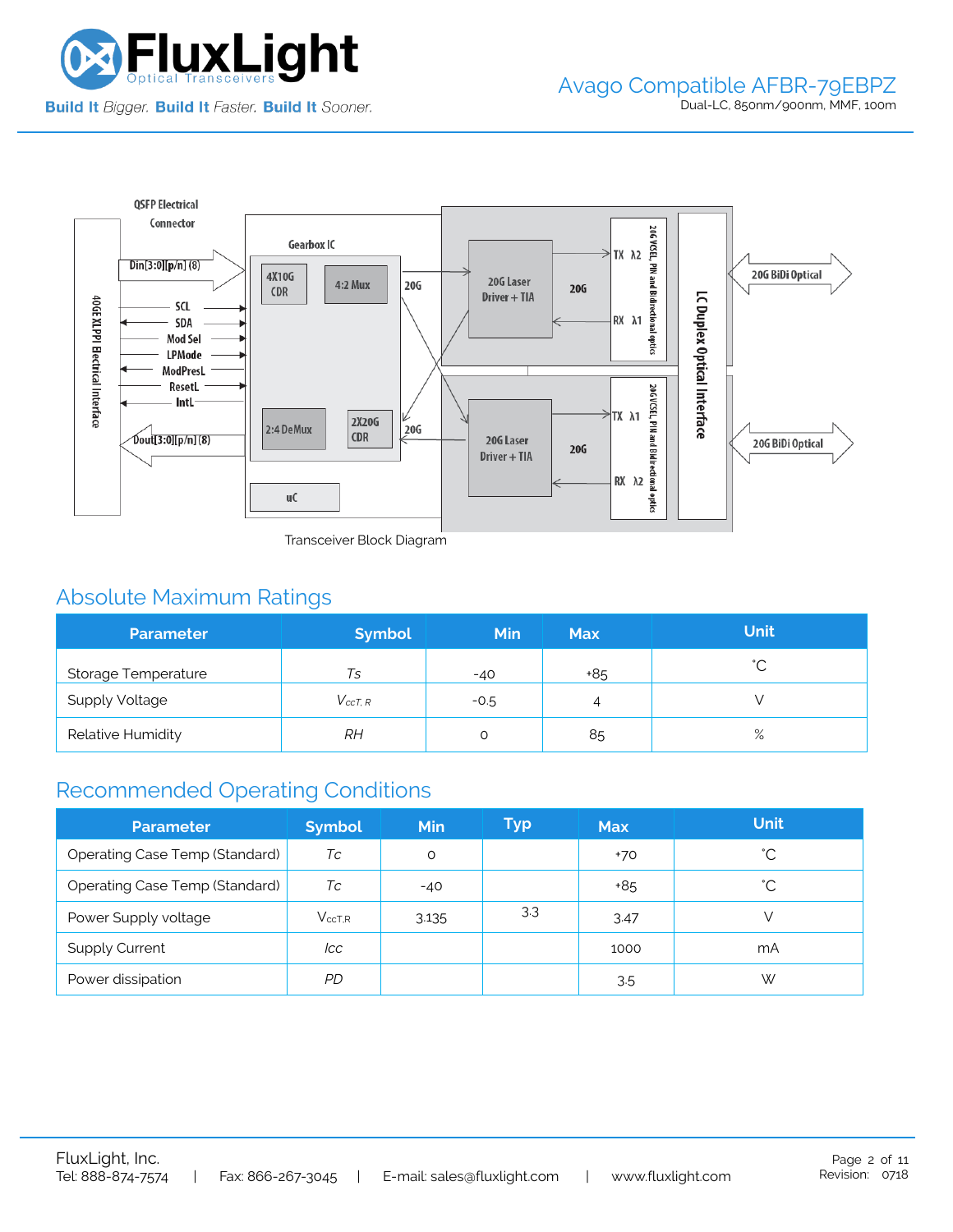

#### Electrical Characteristics **(TOP = 0 to 70 °C, VCC = 3.13 to 3.47 Volts**

| $(1_{OP} = 0.10 / 0.6, 0.06 = 3.13.10.3.4 / 0.0115)$ |               |                          |            |                |             |              |
|------------------------------------------------------|---------------|--------------------------|------------|----------------|-------------|--------------|
| <b>Parameter</b>                                     | <b>Symbol</b> | Min                      | <b>Typ</b> | <b>Max</b>     | <b>Unit</b> | <b>Note</b>  |
| Data Rate per Channel                                |               | $\equiv$                 | 10.3125    | 11.2           | Gbps        |              |
| Power Consumption                                    |               | $\overline{\phantom{a}}$ | 2.5        | 3.5            | W           |              |
| <b>Supply Current</b>                                | <b>Icc</b>    |                          | 0.75       | 1.0            | A           |              |
| Control I/O Voltage-High                             | VIH           | 2.0                      |            | <b>Vcc</b>     | $\vee$      |              |
| Control I/O Voltage-Low                              | <b>VIL</b>    | $\circ$                  |            | 0.7            | $\vee$      |              |
| Inter-Channel Skew                                   | <b>TSK</b>    |                          |            | 150            | Ps          |              |
| <b>RESETL Duration</b>                               |               |                          | 10         |                | Us          |              |
| RESETL De-assert time                                |               |                          |            | 100            | ms          |              |
| Power On Time                                        |               |                          |            | 100            | ms          |              |
| <b>Transmitter</b>                                   |               |                          |            |                |             |              |
| Single Ended Output Voltage Tolerance                |               | 0.3                      |            | $\overline{4}$ | $\vee$      | $\mathbf{1}$ |
| Common mode Voltage Tolerance                        |               | 15                       |            |                | mV          |              |
| Transmit Input Diff Voltage                          | VI            | 120                      |            | 1200           | mV          |              |
| Transmit Input Diff Impedance                        | ZIN           | 80                       | 100        | 120            |             |              |
| Data Dependent Input Jitter                          | <b>DDJ</b>    |                          |            | 0.1            | U           |              |
| Data Input Total Jitter                              | <b>TJ</b>     |                          |            | 0.28           | U           |              |
| <b>Receiver</b>                                      |               |                          |            |                |             |              |
| Single Ended Output Voltage Tolerance                |               | 0.3                      |            | $\overline{4}$ | $\vee$      |              |
| Rx Output Diff Voltage                               | Vo            |                          | 600        | 800            | mV          |              |
| Rx Output Rise and Fall Voltage                      | Tr/Tf         |                          |            | 35             | ps          | $\mathbf{1}$ |
| <b>Total Jitter</b>                                  | <b>TJ</b>     |                          |            | 0.7            | U           |              |
| Deterministic Jitter                                 | <b>DJ</b>     |                          |            | 0.42           | U           |              |
|                                                      |               |                          |            |                |             |              |

Note:

1.  $20~80%$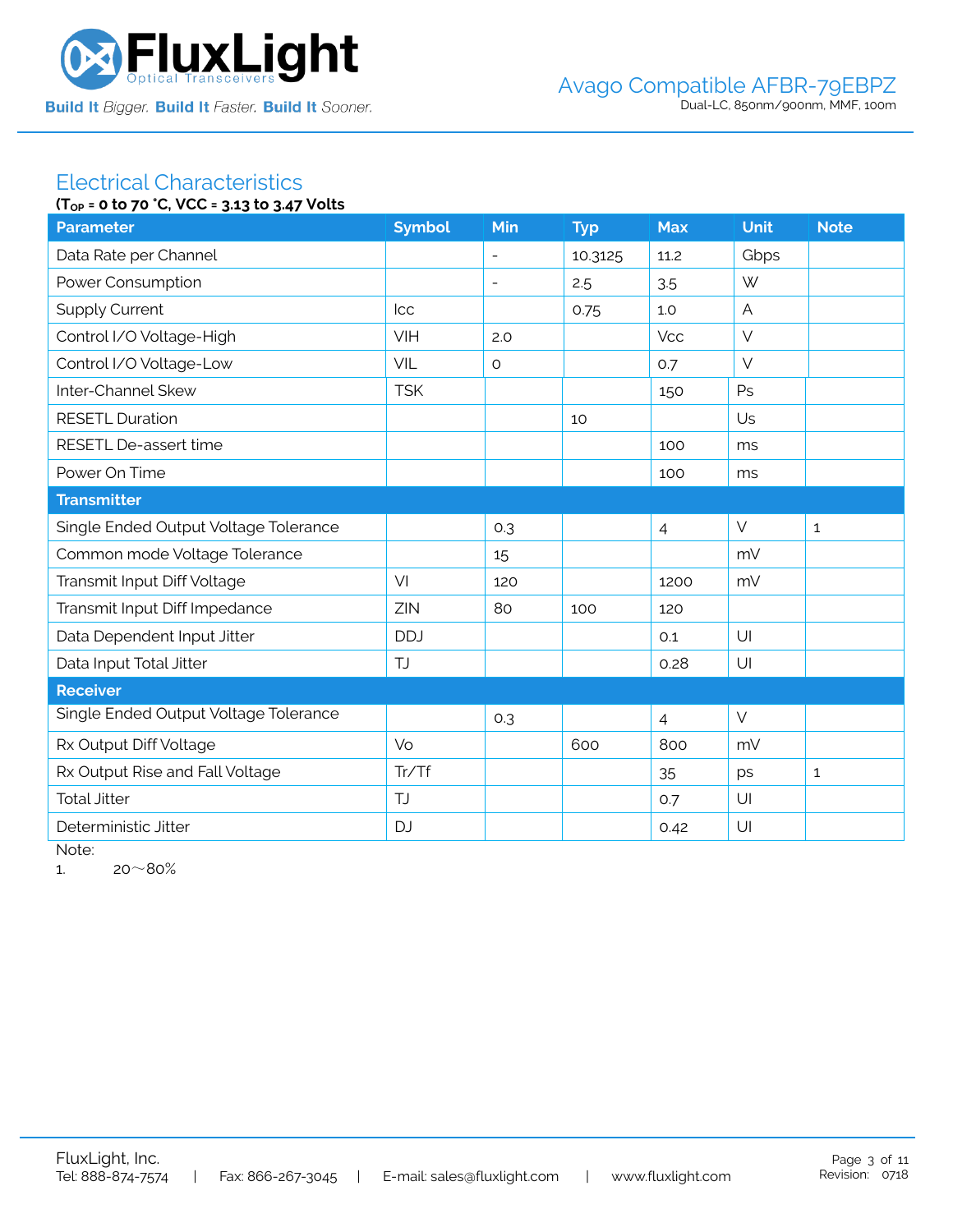

## Optical Parameters

### **(TOP = 0 to 70** °**C, VCC = 3.0 to 3.6 Volts)**

| <b>Parameter</b>                  | <b>Symbol</b>    | <b>Min</b> | <b>Typ</b> | <b>Max</b> | <b>Unit</b> | Ref.         |  |  |  |
|-----------------------------------|------------------|------------|------------|------------|-------------|--------------|--|--|--|
| <b>Transmitter</b>                |                  |            |            |            |             |              |  |  |  |
| Optical Wavelength CH1            | λ                | 832        | 850        | 868        | nm          |              |  |  |  |
| Optical Wavelength CH2            | λ                | 882        | 900        | 918        | nm          |              |  |  |  |
| RMS Spectral Width                | Pm               |            | 0.5        | 0.65       | nm          |              |  |  |  |
| Average Optical Power per Channel | Pavg             | $-4$       | $-2.5$     | $+5.0$     | dBm         |              |  |  |  |
| Laser Off Power Per Channel       | Poff             |            |            | $-30$      | dBm         |              |  |  |  |
| <b>Optical Extinction Ratio</b>   | ER               | 3.5        |            |            | dB          |              |  |  |  |
| Relative Intensity Noise          | Rin              |            |            | $-128$     | dB/HZ       | $\mathbf{1}$ |  |  |  |
| Optical Return Loss Tolerance     |                  |            |            | 12         | dB          |              |  |  |  |
| <b>Receiver</b>                   |                  |            |            |            |             |              |  |  |  |
| Optical Center Wavelength CH1     | λ                | 882        | 900        | 918        | nm          |              |  |  |  |
| Optical Center Wavelength CH2     | λ                | 832        | 850        | 868        | nm          |              |  |  |  |
| Receiver Sensitivity per Channel  | R                |            | $-11$      |            | dBm         |              |  |  |  |
| Maximum Input Power               | $P_{MAX}$        | $+0.5$     |            |            | dBm         |              |  |  |  |
| Receiver Reflectance              | Rrx              |            |            | $-12$      | dB          |              |  |  |  |
| LOS De-Assert                     | LOS <sub>D</sub> |            |            | $-14$      | dBm         |              |  |  |  |
| <b>LOS Assert</b>                 | LOS <sub>A</sub> | $-30$      |            |            | dBm         |              |  |  |  |
| LOS Hysteresis                    | LOS <sub>H</sub> | 0.5        |            |            | dB          |              |  |  |  |

Note

1. 12dB Reflection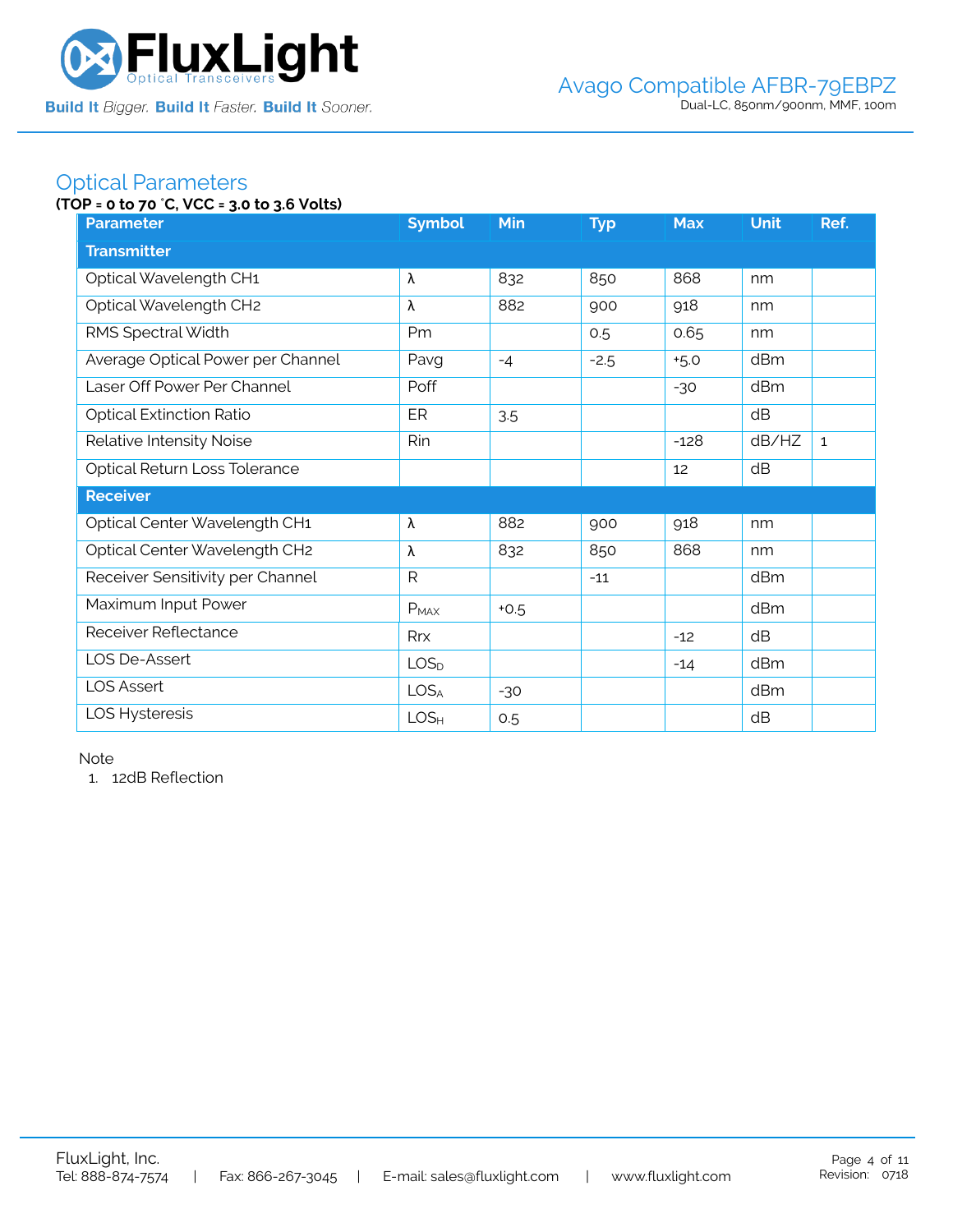

### Digitial Diagnostics Function

Digital diagnostics monitoring function is available on all QSFP+ SRBD. A 2-wire serial interface provides user to contact with module. The structure of the memory is shown in flowing. The memory space is arranged into a lower, single page, address space of 128 bytes and multiple upper address space pages. This structure permits timely access to addresses in the lower page, such as Interrupt Flags and Monitors. Less time critical time entries, such as serial ID information and threshold settings, are available with the Page Select function. The interface address used is A0xh and is mainly used for time critical data like interrupt handling in order to enable a one-time-read for all data related to an interrupt situation. After an interrupt, IntL, has been asserted, the host can read out the flag field to determine the affected channel and type of flag.

| <b>Byte Address</b> | <b>Description</b>                 | <b>Type</b> |
|---------------------|------------------------------------|-------------|
| $\Omega$            | Identifier (1 Byte)                | Read Only   |
| $1 - 2$             | Status (2 Bytes)                   | Read Only   |
| $3 - 21$            | Interrupt Flags (31 bytes)         | Read Only   |
| $22 - 23$           | Module Monitors (12 Bytes)         | Read Only   |
| $34 - 81$           | Channel Monitors (48 bytes)        | Read Only   |
| 82-85               | Reserved (4 Bytes)                 | Read Only   |
| 86-97               | Control (12 Bytes)                 | Read/Write  |
| 98-99               | Reserved (2 Bytes)                 | Read/Write  |
| 100-106             | Module and Channel Masks (7 bytes) | Read/Write  |
| 107-118             | Reserved (12 Bytes)                | Read/Write  |
| 119-122             | Reserved (4 bytes)                 | Read/Write  |
| 123-126             | Reserved (4 bytes)                 | Read/Write  |
| 127                 | Page Select Byte                   | Read/Write  |
| 128-175             | Module Thresholds (48 bytes)       | Read Only   |
| 176-223             | Reserved (48 Bytes)                | Read Only   |
| 224-225             | Reserved (2 bytes)                 | Read Only   |
| 226-239             | Reserved (14 bytes)                | Read/Write  |
| 240-241             | Channel controls (2 Bytes)         | Read/Write  |
| 242-253             | Reserved (12 Bytes)                | Read/Write  |
| 254-256             | Reserved (2 bytes)                 | Read/Write  |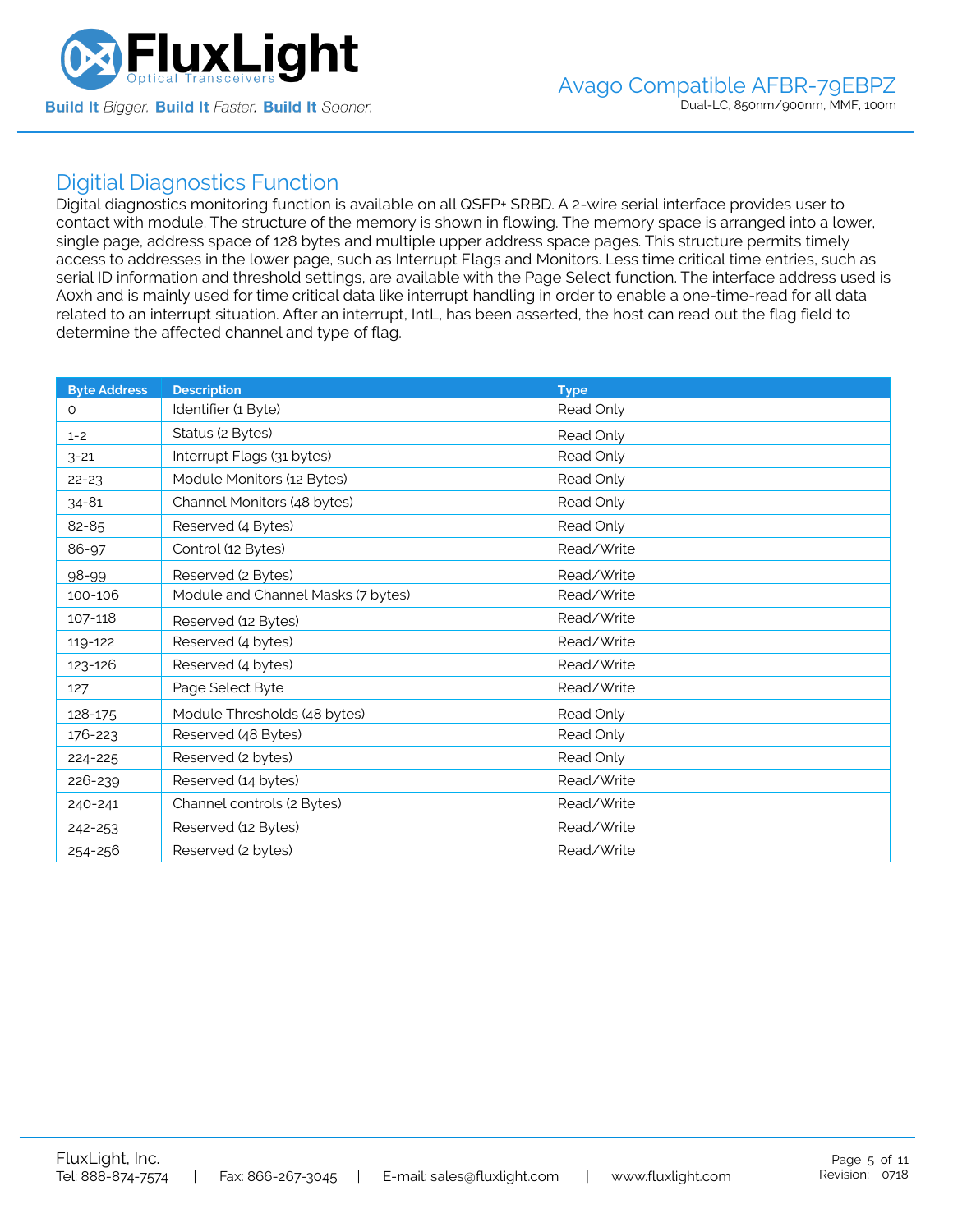



2-wire serial address, 1010000x (A0h)"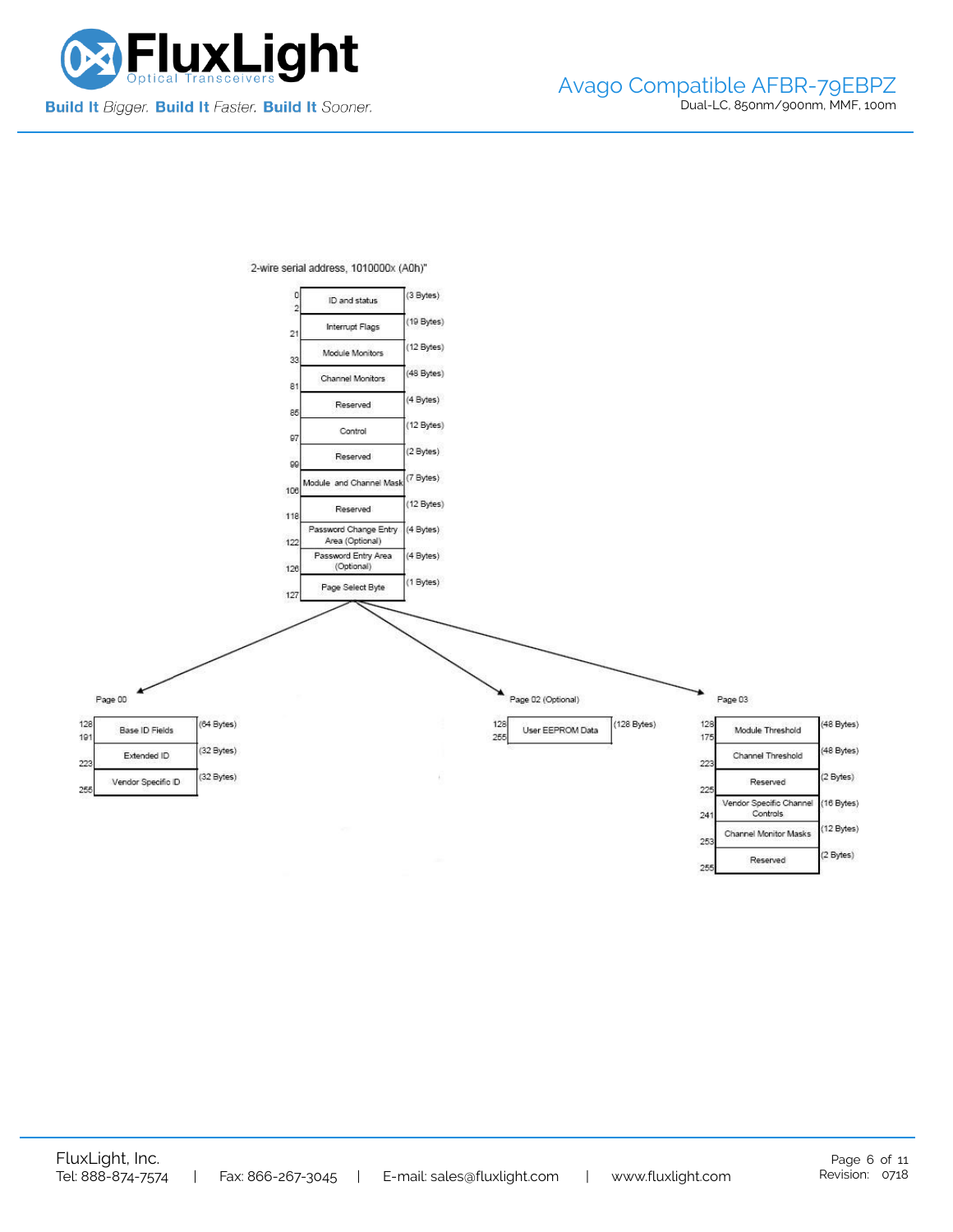

| Address | Name                                    | Description                                                                                                       |
|---------|-----------------------------------------|-------------------------------------------------------------------------------------------------------------------|
| 128     | Identifier (1 Byte)                     | Identifier Type of serial transceiver                                                                             |
| 129     | Ext. Identifier (1 Byte)                | Extended identifier of serial transceiver                                                                         |
| 130     | Connector (1 Byte)                      | Code for connector type                                                                                           |
| 131-138 | Transceiver (8 Bytes)                   | Code for electronic compatibility or optical compatibility                                                        |
| 139     | Encoding (1 Byte)                       | Code for serial encoding algorithm                                                                                |
| 140     | BR, nominal (1 Byte)                    | Nominal bit rate, units of 100 Mbits/s                                                                            |
| 141     | Extended RateSelect Compliance (1 Byte) | Tags for Extended RateSelect compliance                                                                           |
| 142     | Length SMF (1 Byte)                     | Link length supported for SM fiber in km                                                                          |
| 143     | Length E-50 um (1 Byte)                 | Link length supported for EBW 50/125 um fiber, units of 2 m                                                       |
| 144     | Length 50 um (1 Byte)                   | Link length supported for 50/125 um fiber, units of 1 m                                                           |
| 145     | Length 62.5 um (1 Byte)                 | Link length supported for 62.5/125pm fiber, units of 1 m                                                          |
| 146     | Length copper (1 Byte)                  | Link length supported for copper, units of 1 m                                                                    |
| 147     | Device Tech (1 Byte)                    | Device technology                                                                                                 |
| 148-163 | Vendor name (16 Bytes)                  | QSFP vendor name (ASCII)                                                                                          |
| 164     | Extended Transceiver (1 Byte)           | Extended Transceiver Codes for InfiniBand <sup>T</sup>                                                            |
| 165-167 | Vendor OUI (3 Bytes)                    | QSFP vendor IEEE vendor company ID                                                                                |
| 168-183 | Vendor PN (16 Bytes)                    | Part number provided by QSFP vendor (ASCII)                                                                       |
| 184-185 | Vendor rev (2 Bytes)                    | Revision level for part number provided by vendor (ASCII)                                                         |
| 186-187 | Wavelength (2 Bytes)                    | Nominal laser wavelength (Wavelength = value / 20 in nm)                                                          |
| 188-189 | Wavelength Tolerance (2 Bytes)          | Guaranteed range of laser wavelength (+/- value) from Nominal wavelength<br>(Wavelength Tol. = value / 200 in nm) |
| 190     | Max Case Temp (1 Byte)                  | Maximum Case Temperature in Degrees C                                                                             |
| 191     | CC_BASE (1 Byte)                        | Check code for Base ID fields (addresses 128-190)                                                                 |
| 192-195 | Options (4 Bytes)                       | Rate Select, TX Disable, TX Fault, LOS                                                                            |
| 196-211 | Vendor SN (16 Bytes)                    | Serial number provided by vendor (ASCII)                                                                          |
| 212-219 | Date code (8 Bytes)                     | Vendor's manufacturing date code                                                                                  |
| 220     | Diagnostic Monitoring Type (1 Byte)     | Indicates which type of diagnostic monitoring is implemented                                                      |
| 221     | Enhanced Options (1 Byte)               | Indicates which optional enhanced features are implemented                                                        |
| 222     | Reserved (1 Byte)                       | Reserved                                                                                                          |
| 223     | CC_EXT                                  | Check code for the Extended ID Fields (addresses 192-222)                                                         |
| 224-255 | Vendor Specific (32 Bytes)              | Vendor Specific EEPROM                                                                                            |

Page02 is User EEPROM and its format decided by user.

The detail description of low memory and page00.page03 upper memory please see SFF-8436 document.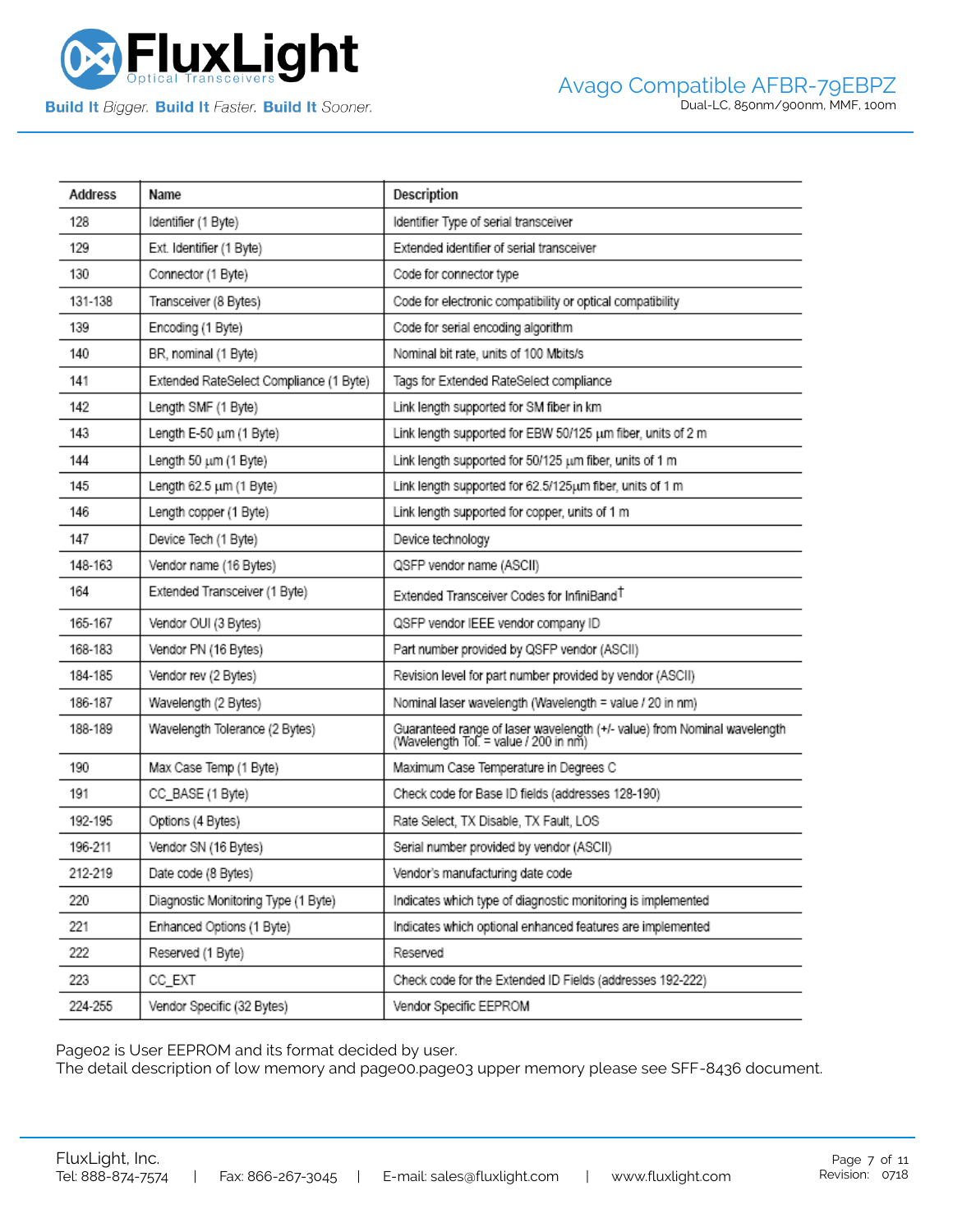

## Timing for Soft Control and Status Functions

| <b>Parameter</b>                                  | <b>Symbol</b> | <b>Max</b> | <b>Unit</b> | <b>Conditions</b>                                                                                                                                                             |
|---------------------------------------------------|---------------|------------|-------------|-------------------------------------------------------------------------------------------------------------------------------------------------------------------------------|
| <b>Initialization Time</b>                        | t_init        | 2000       | ms          | Time from power on1, hot plug or rising edge of<br>Reset until the module is fully functional2                                                                                |
| Reset Init Assert Time                            | t_reset_init  | 2          | $\mu s$     | A Reset is generated by a low level longer than<br>the minimum reset pulse time present on the<br>ResetL pin.                                                                 |
| Serial Bus Hardware<br>Ready Time                 | t_serial      | 2000       | ms          | Time from power on1 until module responds to<br>data transmission over the 2-wire serial bus                                                                                  |
| Monitor Data Ready<br>Time                        | t_data        | 2000       | ms          | Time from power on1 to data not ready, bit 0 of<br>Byte 2, deasserted and IntL asserted                                                                                       |
| <b>Reset Assert Time</b>                          | t_reset       | 2000       | ms          | Time from rising edge on the ResetL pin until<br>the module is fully functional2                                                                                              |
| <b>LPMode Assert Time</b>                         | ton_LPMode    | 100        | $\mu s$     | Time from assertion of LPMode (Vin:LPMode<br>=Vih) until module power consumption enters<br>lower Power Level                                                                 |
| IntL Assert Time                                  | ton_IntL      | 200        | ms          | Time from occurrence of condition triggering<br>IntL until Vout:IntL = Vol                                                                                                    |
| IntL Deassert Time                                | toff_IntL     | 500        | $\mu s$     | toff_IntL 500 µs Time from clear on read3<br>operation of associated flag until Vout:IntL = Voh.<br>This includes deassert times for Rx LOS, Tx Fault<br>and other flag bits. |
| Rx LOS Assert Time                                | ton_los       | 100        | ms          | Time from Rx LOS state to Rx LOS bit set and<br>IntL asserted                                                                                                                 |
| Flag Assert Time                                  | ton_flag      | 200        | ms          | Time from occurrence of condition triggering<br>flag to associated flag bit set and IntL asserted                                                                             |
| Mask Assert Time                                  | ton_mask      | 100        | ms          | Time from mask bit set4 until associated IntL<br>assertion is inhibited                                                                                                       |
| Mask De-assert Time                               | toff_mask     | 100        | ms          | Time from mask bit cleared4 until associated<br>IntlL operation resumes                                                                                                       |
| ModSelL Assert Time                               | ton_ModSelL   | 100        | $\mu s$     | Time from assertion of ModSelL until module<br>responds to data transmission over the 2-wire<br>serial bus                                                                    |
| ModSelL Deassert Time                             | toff_ModSelL  | 100        | $\mu s$     | Time from deassertion of ModSelL until the<br>module does not respond to data transmission<br>over the 2-wire serial bus                                                      |
| Power_over-ride or<br>Power-set Assert Time       | ton_Pdown     | 100        | ms          | Time from P_Down bit set 4 until module power<br>consumption enters lower Power Level                                                                                         |
| Power_over-ride or<br>Power-set De-assert<br>Time | toff_Pdown    | 300        | ms          | Time from P_Down bit cleared4 until the<br>module is fully functional3                                                                                                        |

#### **Note**:

1. Power on is defined as the instant when supply voltages reach and remain at or above the minimum specified value.

- 2. Fully functional is defined as IntL asserted due to data not ready bit, bit 0 byte 2 de-asserted.
- 3. Measured from falling clock edge after stop bit of read transaction.
- 4. Measured from falling clock edge after stop bit of write transaction.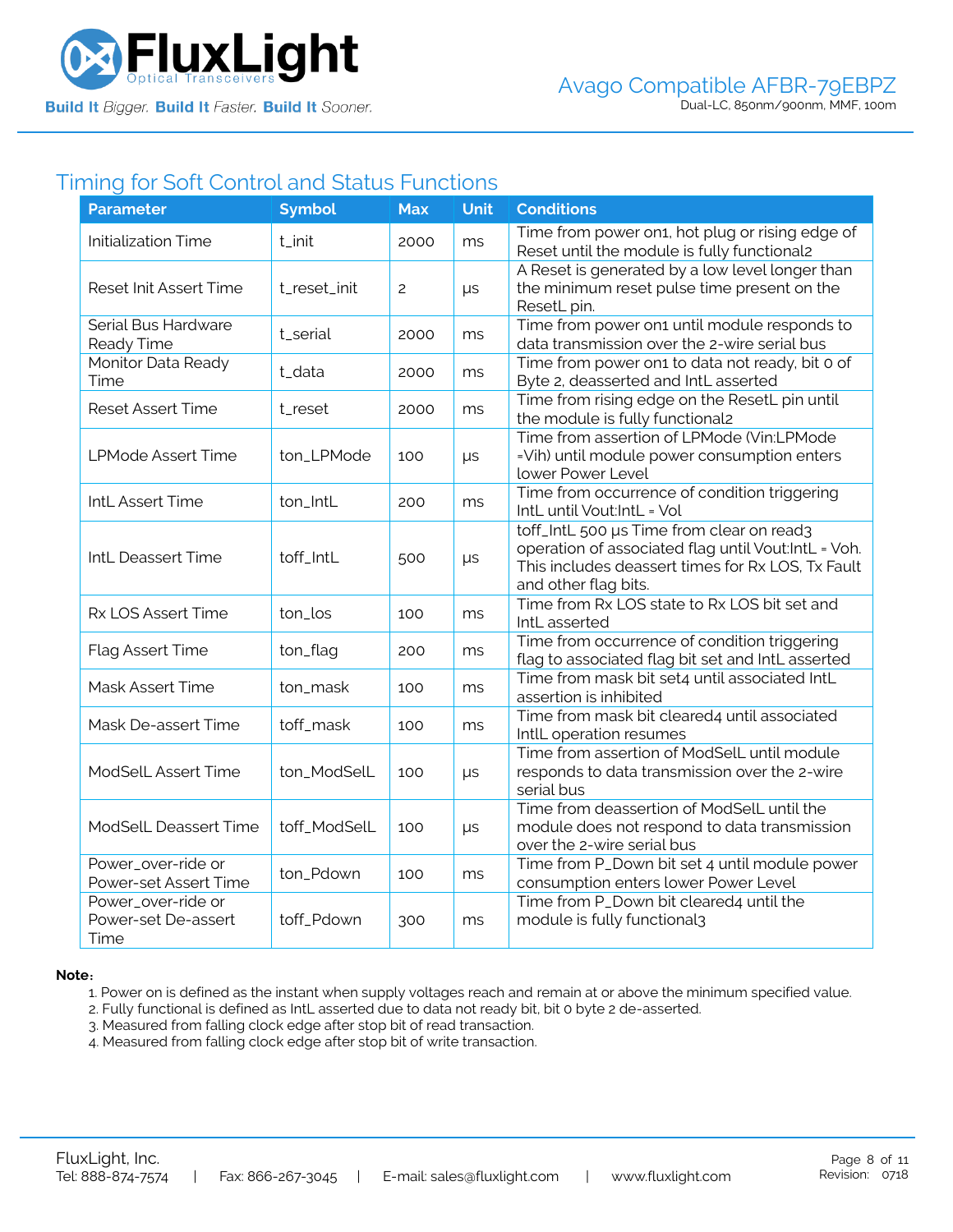

# PIN Assignment and Function Definitions

PIN Assignment



**Diagram of Host Board Connector Block Pin Numbers and Name**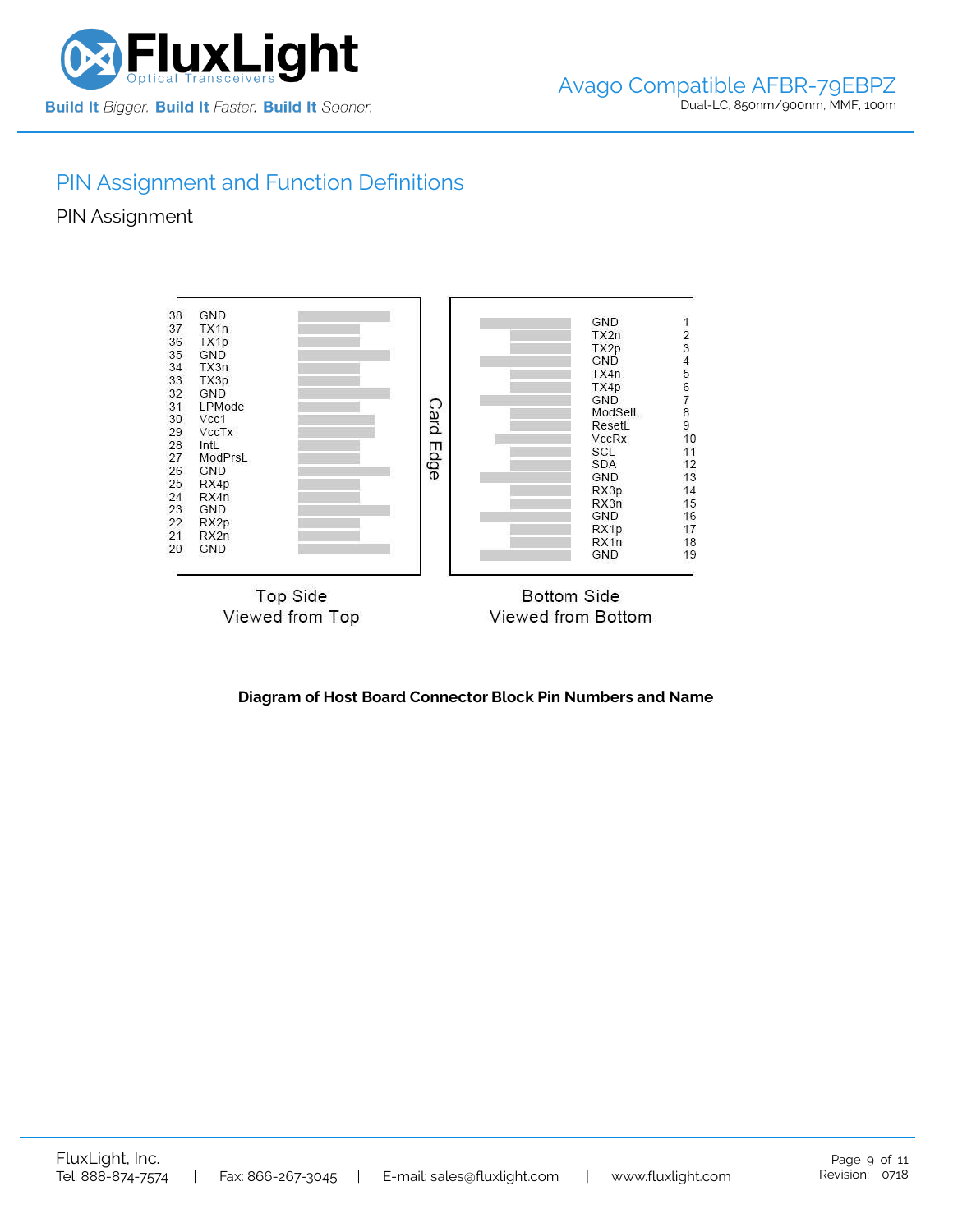

# Pin Description

| Pin            | Logic      | <b>Symbol</b>     | Name/Description                     | Ref.           |
|----------------|------------|-------------------|--------------------------------------|----------------|
| $\mathbf{1}$   |            | <b>GND</b>        | Ground                               | $\mathbf{1}$   |
| $\overline{c}$ | $CML-I$    | Tx2n              | Transmitter Inverted Data Input      |                |
| 3              | $CML-I$    | Tx <sub>2p</sub>  | Transmitter Non-Inverted Data output |                |
| 4              |            | <b>GND</b>        | Ground                               | $\mathbf{1}$   |
| 5              | $CML-I$    | Tx4n              | Transmitter Inverted Data Output     |                |
| 6              | CML-I      | Tx4p              | Transmitter Non-Inverted Data Output |                |
| $\overline{7}$ |            | <b>GND</b>        | Ground                               | $\mathbf{1}$   |
| 8              | LVTTL-I    | ModSelL           | Module Select                        |                |
| $\mathsf{Q}$   | LVTTL-I    | ResetL            | Module Reset                         |                |
| 10             |            | <b>VccRx</b>      | +3.3V Power Supply Receiver          | $\overline{c}$ |
| 11             | LVCMOS-I/O | <b>SCL</b>        | 2-Wire Serial Interface Clock        |                |
| 12             | LVCMOS-I/O | <b>SDA</b>        | 2-Wire Serial Interface Data         |                |
| 13             |            | <b>GND</b>        | Ground                               | 1              |
| 14             | $CML-O$    | Rx3p              | Receiver Inverted Data Output        |                |
| 15             | CML-O      | Rx3n              | Receiver Non-Inverted Data Output    |                |
| 16             |            | <b>GND</b>        | Ground                               | $\mathbf{1}$   |
| 17             | CML-O      | Rx1p              | Receiver Inverted Data Output        |                |
| 18             | CML-O      | Rx1n              | Receiver Non-Inverted Data Output    |                |
| 19             |            | <b>GND</b>        | Ground                               | $\mathbf{1}$   |
| 20             |            | <b>GND</b>        | Ground                               | 1              |
| 21             | CML-O      | Rx2n              | Receiver Inverted Data Output        |                |
| 22             | CML-O      | Rx <sub>2</sub> p | Receiver Non-Inverted Data Output    |                |
| 23             |            | <b>GND</b>        | Ground                               | $\mathbf{1}$   |
| 24             | CML-O      | Rx4n              | Receiver Inverted Data Output        |                |
| 25             | CML-O      | Rx4p              | Receiver Non-Inverted Data Output    |                |
| 26             |            | <b>GND</b>        | Ground                               | 1              |
| 27             | LVTTL-O    | ModPrsL           | Module Present                       |                |
| 28             | LVTTL-O    | IntL              | Interrupt                            |                |
| 29             |            | <b>VccTx</b>      | +3.3V Power Supply Transmitter       | 2              |
| 30             |            | Vcc1              | +3.3V Power Supply                   | $\overline{c}$ |
| 31             | LVTTL-I    | LPMode            | Low Power Mode                       |                |
| 32             |            | <b>GND</b>        | Ground                               | $\mathbf{1}$   |
| 33             | $CML-I$    | Tx3p              | Transmitter Inverted Data Output     |                |
| 34             | CML-I      | Tx3n              | Transmitter Non-Inverted Data Output |                |
| 35             |            | <b>GND</b>        | Ground                               | $\mathbf{1}$   |
| 36             | CML-I      | Tx <sub>1</sub> p | Transmitter Inverted Data Output     |                |
| 37             | $CML-I$    | Tx1n              | Transmitter Non-Inverted Data Output |                |
| 38             |            | <b>GND</b>        | Ground                               | $\mathbf{1}$   |

### **Notes:**